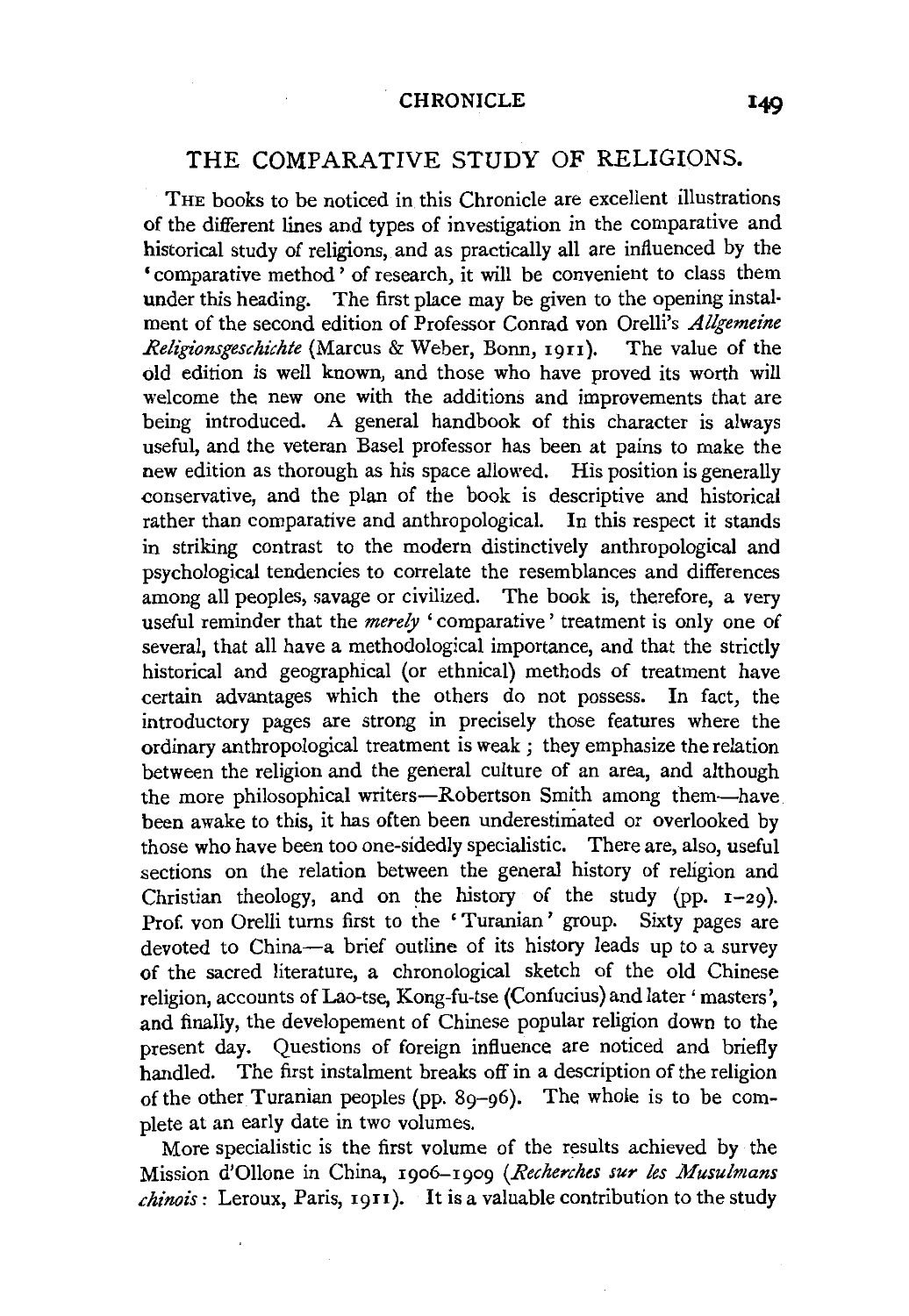of the present position of Islam in China by Commandant d'Ollone, Captain le Page, and Prof. Vissiere. The fields dealt with more especially are the provinces of Yun-nan, Sze-Chuen, and Kan-Su. Special memoirs discuss the interesting figure of Seid Ejell Omar and the part he played in the introduction of Mohammedanism. Much light is thrown upon the fusion of Mohammedan with Chinese belief and practice, and some noteworthy examples are given of the syncretism that has always been at work (pp. 8 sqq., 314 sqq.; 401 sq.), A usefui account is given of the character of the literature ; Sufite influence is visible, and a description of the Persian MSS is contributed by M. E. Blochet. This may be supplemented by M. Vissiere's account of the Mohammedan literature printed in China (pp. 389 sqq. ). The volume is a happy example of the co-operation of Sinologists and Arabists, and contains much valuable material which could only have been collected and made accessible through such a combination. The concluding chapter is of more general interest. In it it is argued that the prospects of Islam in China in the future depend upon political factors  $\frac{1}{2}$  was the case in the past. Mohammedanism has already been able to influence the Chinese in such characteristics as the limitation of pork, alcohol, tobacco, and opium ; and the day when some Chinaman of Mohammedan religion becomes the head of a province the majority of the population would not be slow to embrace his faith (p: 342). But that this Chinese-Mohammedanism would regard itself as bound politically to the Mohammedanism of other countries is—to judge from these pages-somewhat unlikely.

A new book on the religion of Egypt comes to supplement the earlier classical works of Steindorff, Wiedemann, and Erman. Prof. J. H. Breasted, the author of *The Developement of Religion and Thought in Ancient Egypt* (Hodder & Stoughton, London, 1912), is well known for his fine *History* of *Egypt* (r9o6) and the series of *Historical Records*  (r9o6-1907). The distinctive feature of the book is the place given to the 'Pyramid Texts', a very important series of texts, older than the ever-popular 'Book of the Dead', and certainly the oldest body of literature surviving from the ancient world. They ' disclose to us the earliest chapter in the intellectual history of man as preserved to modern times . • . they are to the study of Egyptian language and civilization what the Vedas have been in the study of early East Indian and Aryan culture'. The standard edition of these texts is quite recent and this book gives the first adequate account in English. Dating from about 2500 B.c., though representing the thought of an earlier period, they afford a good starting-point for the discussion of the religion of Egypt and its developement. In addition to a valuable description and survey of the religion as revealed by these texts, the author deals in a very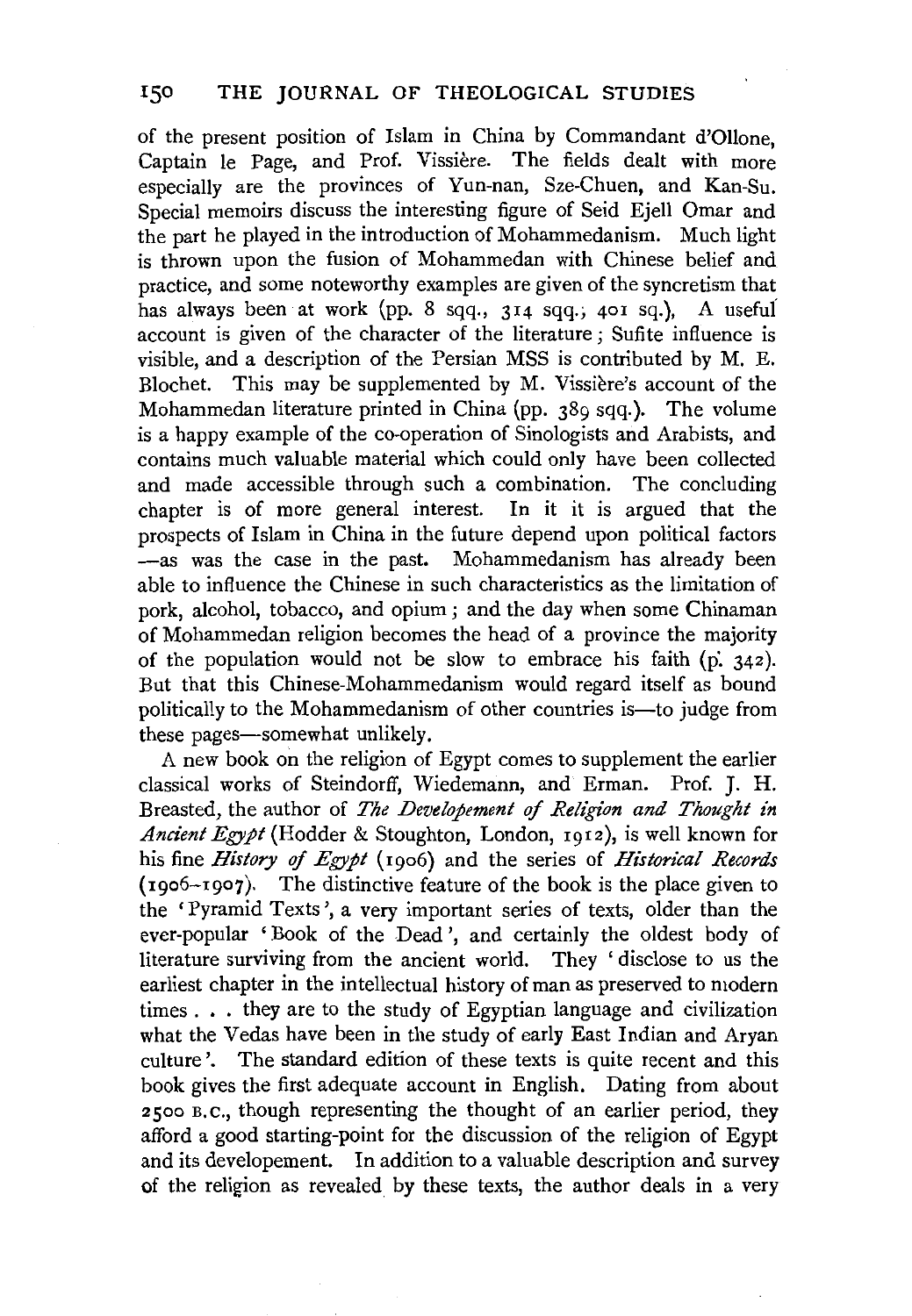interesting manner with the main vicissitudes in the course of centuries, Thus one may note, in particular, the well-written chapter on the emergence both of the moral sense and of scepticism at the period of the serious internal troubles of the nineteenth century B.c. Here we have the famous picture of the ideal king, the ' Messianic' character of which is upheld against the criticisms of Mr Alan Gardiner (pp. 212 sqq.). The fascination of the study of the vicissitudes of an area during nearly 3,000 years of history is excellently communicated by Prof. Breasted as he traces them with the help of the recent discoveries, and he emphasizes in particular 'the truth that the process of religionmaking has never ceased, and that the same forces which shaped religion in ancient Egypt are still operative in our own midst and continue to mould our own religion to-day'. Here may be appended a reference to a careful investigation of the religious significance of the monarchy in Egypt by a Dutch scholar, Dr G. J. Thierry *(De Religfeuze Beteekenis van het Aegyptische Koningschap:* Brill, Leiden, I9I3)· It is now well known that the Egyptian pharaohs were regarded as semidivine, if not divine, and this belief was primarily no isolated or conventional one, but involved a large body of beliefs and customs which substantiate and supplement it. In the first instalment  $(140 \text{ pages})$ Dr Thierry deals with the titles of the Egyptian kings and discusses the evidence in the light of the comparative method. The continuation of this useful piece of research will be awaited with interest.

The 'American Lectures on the History of Religions' have been the means of producing a fine series of special studies, inaugurated in  $1894$ by Prof. Rhys Davids in his account of Buddhism. The latest, the ninth, is dl)e to Prof. Morris Jastrow, Junior, of Philadelphia: *Aspects of Religious Belief and Practice in Babylonia and Assyria* (Putnam's, New York and London, 1911). The large volume of nearly 500 pages contains a map, 54 illustrations (with full descriptions), and elaborate chronological lists. Here again we have one of the foremost authorities on the subject. An immense amount of material is deftly and lightly handled by the author in his usual eloquent and lucid manner. The treatment is descriptive and the whole falls into six divisions:  $(1)$  culture and religion, (2) the Pantheon, (3) divination, (4) astrology,  $(5)$  the temples and their cults, and (6) ethics and the life after death. Prof. Jastrow has a keen sense of the significance of the historical developement of a religion and endeavours throughout to distinguish between the popular religion and the somewhat artificial form given to it in the official cult. He observes : 'I am convinced that for a proper understanding of the religion under discussion, we must differentiate more sharply than has hitherto been done between these two currents of thought-the popular and the speculative.' Out of an abundance of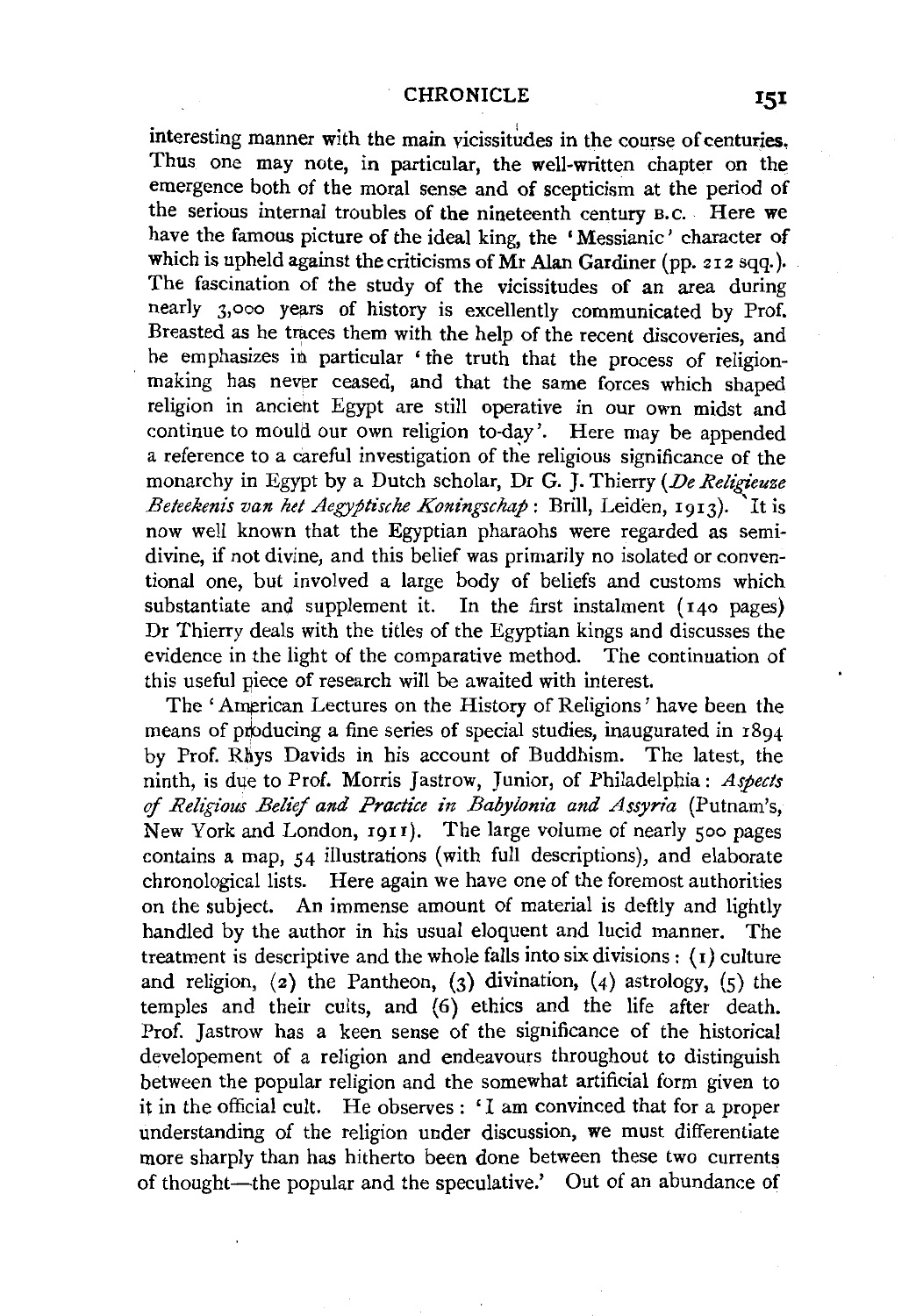valuable pages it is difficult to select any for special mention, but it may be mentioned that perhaps the most notable contribution is the discussion of 'hepatoscopy', an ancient form of divination, the study of which Prof. Jastrow has made his own. Together with astrologywhich, too, is most learnedly and clearly handled-both are ancient investigations of a rudimentary character which have a value of their own for early anatomy and astronomy, and are early examples of ' science' before science was studied for its own sake.

Of a more special character are the first fruits of the  $\cdot$  Wilde Lectureship ' at Oxford in which Dr Farnell gives a comparative sketch of Mesopotamian, Anatolian, and Hellenic religions, under the title *Greece* and Babylon (T. & T. Clark, Edinburgh, 1911). The particular problem he takes up is the indebtedness, if any, of Greece to Babylon. Within recent years a strong and by no means unassuming school of Orientalists has been insisting upon the very thorough indebtedness of Greece and other lands to the proud and ancient culture of Babylonia and Assyria. Others, however, have recognized that this indebtedness was exaggerated, and that the claims of' Pan-Babylonism' went beyond the evidence. It is exceedingly appropriate, therefore, that the question should have been investigated from the Greek side, and that of all scholars Dr Farnell should be the one to handle it. The work has involved a close study of. the Oriental material, and here, the author has made a careful choice, very little of real importance having been overlooked. He discusses the relations between Greece, Asia Minor, and the Babylonian area, partly as regards the broad features-anthropomorphism, temperament, morality, divine power; and partly with attention to special points-goddesses, nature-powers, eschatology. As was only to be expected, he finds some fundamental differences which outweigh the features in which there are resemblances. In handling the evidence he pays necessary attention to the historical background, pointing out, for example, the influence of the Hittite area as a barrier and as a means of communication between the coastlands of Asia Minor and the Babylonian power. · Especially instructive are his remarks on methodology, on anthropomorphism, and on the relation between theriomorphism and mysticism. All in all, the volume is most informing and stimulating, and in many respects it is of more value for the systematic study of religions than its title would suggest.

Miss Jane Harrison, in *Themis : A Study of the Social Origins of the* Greek Religion (University Press, Cambridge, 1912), though dealing primarily with Greece, Greek ritual, and Greek ideas, covers a vast range of topics in which the influence of recent psychology, philosophy, and sociology is unmistakeable. The book is highly suggestive and arresting as a general contribution to the psychological and anthropological study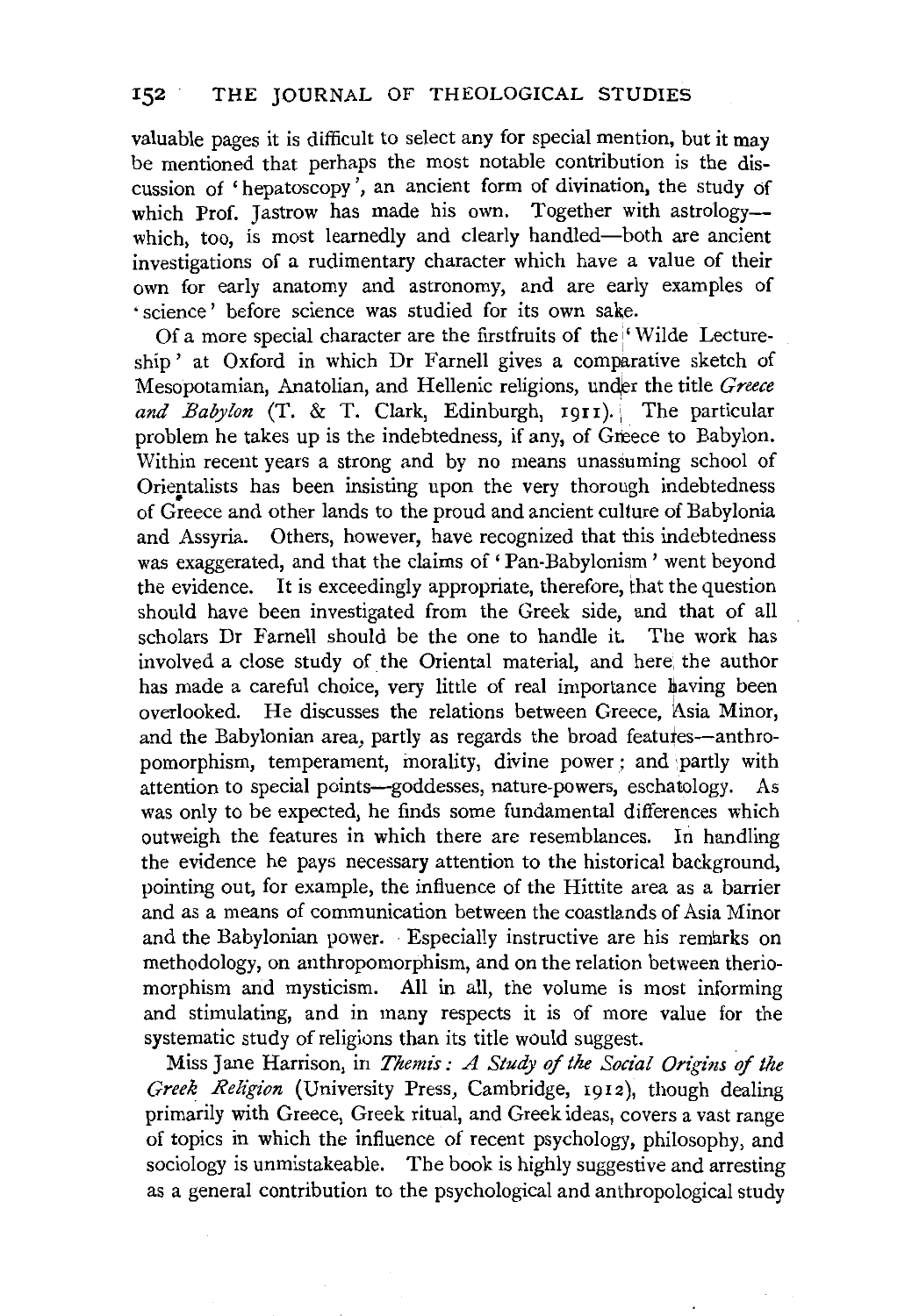of religions; but one misses a careful and comprehensive treatment of those features which its author considers most potent for the origin and growth of religion. A more sympathetic and more critical acquaintance with psychology and philosophy would-one feels-have a serious effect upon her brilliant and characteristic argumentation : at least it would have suggested that, if any of our ideas resemble those found among totemists, it is hardly because our remote ancestors 'once thought and lived totemistically' (p.  $534$ ). The whole subject of our psychical indebtedness to prehistoric forefathers needs reconsideration. Miss Harrison brings out many valuable parallels, and hardly a page is devoid of fruitful suggestion ; but the book is written from a point of view which is not sufficiently objective to assist the student, and in certain places may wound the ordinary reader who has a religious position of his own. Especially noteworthy is the light thrown upon pre-anthropomorphic and non-anthropomorphic forms of thought, and upon all that savours of the 'mystical'. This feature, and the admitted indebtedness to M. Bergson *(Preface* p. viii), make it not unnecessary to recall the warning of Plotinus, ' to seek to rise above intelligence is to fall outside it'. No one who reads this-in many respects-striking contribution to the study of religion will escape the feeling that it is as material for that study as any of the Greek or totemistic data which it discusses.

Yet another example of Dr J. G. Frazer's untiring zeal and ceaseless energy is furnished by the first volume of the Gifford Lectures at St Andrews (19II-1912): *The Belief in Immortality and the Worship*  of *the Dead* (Macmillan, London, 1913). His aim has been to relate the evidence-which he does with his accustomed picturesqueness and eloquence-and to set before his readers the results of his indefatigable labours, in so far as this subject is concerned. The present volume deals with the belief as it is found among the aborigines of Australia, the Torres Straits islands, New Guinea, and Melanesia; and, needless to say, no future worker at this subject can afford to neglect the vast mine of information here presented in so convenient and readable a form. Dr Frazer explicitly states that his lectures 'are intended to serve simply as a document of religious history ; they make no pretence to discuss philosophically the truth of the beliefs and the morality of the practices which will be passed under review' (p. 30). None the less, although it may be the task of descriptive anthropology to record observations without any admixture of theory (p. 230 sq.), it is exceedingly difficult to avoid disclosing an attitude which is that of the 'philosophe sans le savoir'. In reading this invaluable book one's sense of profound indebtedness to the author is tinctured with a real regret at his melancholy conception of humanity. It is surely much safer to suppose that the savage is a little wiser than we imagine (cf. p. 265) than with deft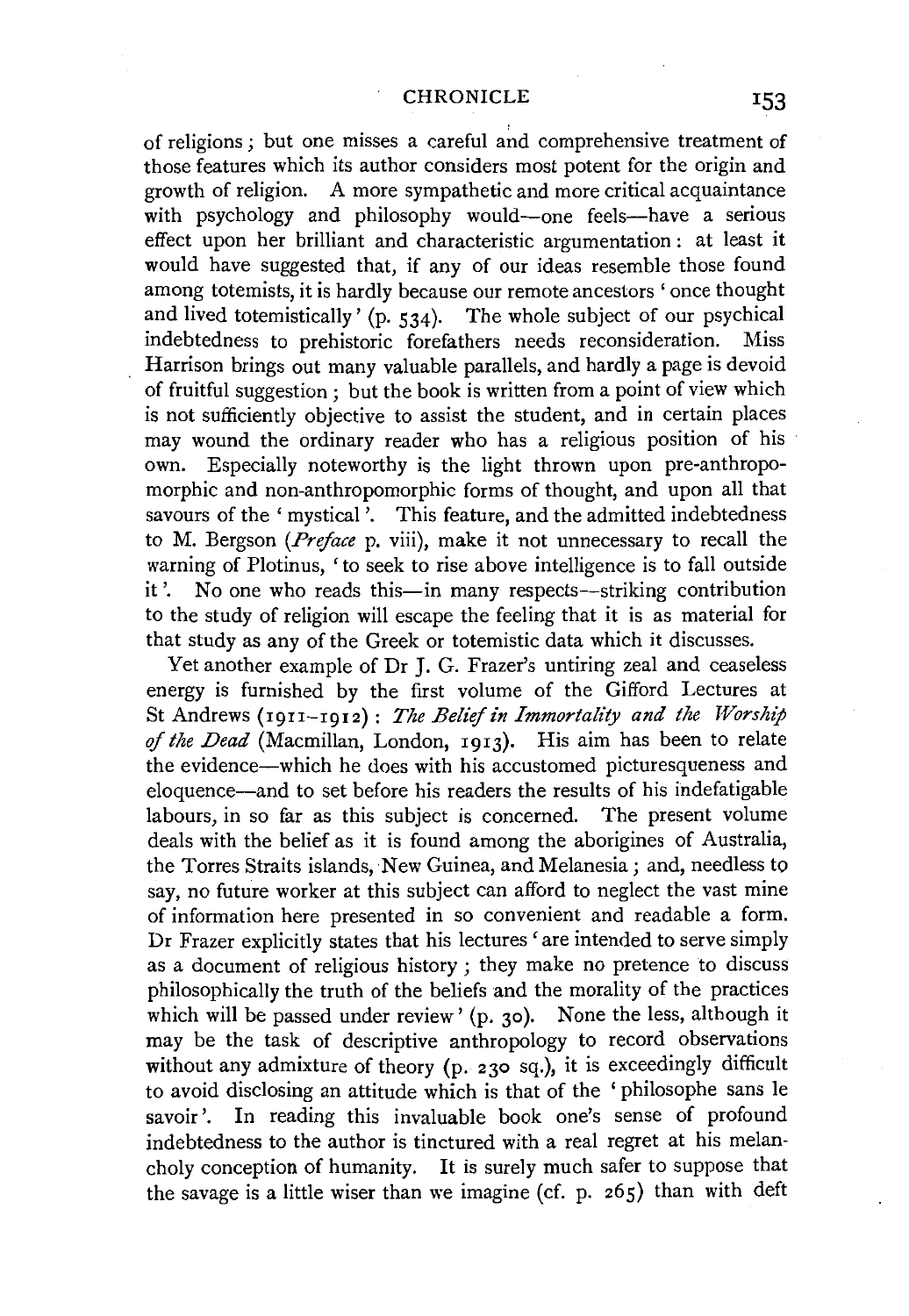phrase and apt wording to give impressions that virtually beg important questions. Two opposite views-extremely opposite ones-are given in conclusion (pp. 469 sqq., cf. p. viii). Neither is in the slightest degree flattering to humanity or courteous to those who hold a religious position, and it would be difficult to find a more curious example of the dilemma in which, it is conceived, we are placed. On the one side we have the loftiest view of human nature with an overdrawn picture of the soaring mind, while on the other is a picture so pessimistic, so black, that all men except those who are fortunate enough to be 'rational' could doubtless be convicted of religious ideas 'unworthy the serious attention of a rational mind ' (p.  $471$ ). Although, as he admits, the 'drivellings' (of the savages, let me add) do not of course refute the belief in immortality, it is difficult to see why 'they are at least fitted to invest its high-flown pretensions with an air of ludicrous absurdity '. This is either mere rhetoric, and, like all eloquent rhetoric -whether anthropological or otherwise-need not be taken seriously, or it is a piece of hasty writing which reads strangely from the pen of the author of *Psyche's Task.* But, as Dr Frazer would be the first to admit, anthropology is beset with pitfalls, fundamental questions in the comparative study of religion still await a definite answer, and the presentation of evidence is of more value than the particular theories held by either writer or reader.

In the fourth volume of his *Cultes, Mythes et Religions* (Leroux, Paris, 1912), M. Salomon Reinach gives further proof of his versatility in twenty-eight studies and articles. The opening one is an expansion of a lecture given at Cambridge in 1911 and published in the *Quarterly Review.* It is an instructive sketch of the history of what he calls 'l'exégèse mythologique', and it is interesting as illustrating the different tendencies among those who devote themselves to the comparative study of religions. Indeed it may safely be said that no single writer can be regarded as an authoritative indication of the present position of the study, and that the study is as much in a stage of transition as, for example, the criticism of the Old Testament. One must admire M. Reinach's range of learning. Some of his subjects are classical : Marsyas, Phaethon, the tomb of Ovid, divination at Rome. A number are biblical : e. g. a rather speculative but no less interesting discussion of the story of Samson. In another he argues that the reference in Luke xxii 38 is to the two swords of Judges vii 21 ('the sword of the Lord and of Gideon')—if this be at all plausible there must be a misunderstanding, as the words of Gideon are more naturally taken as an old war-cry; cf. e. g. Robertson Smith, *Kinship and Marriage,*  p. 44 sq. Some, again, are historical-on Gilles de Rais, and on Jean d' Arc according to Anatole France and Andrew Lang. Questions of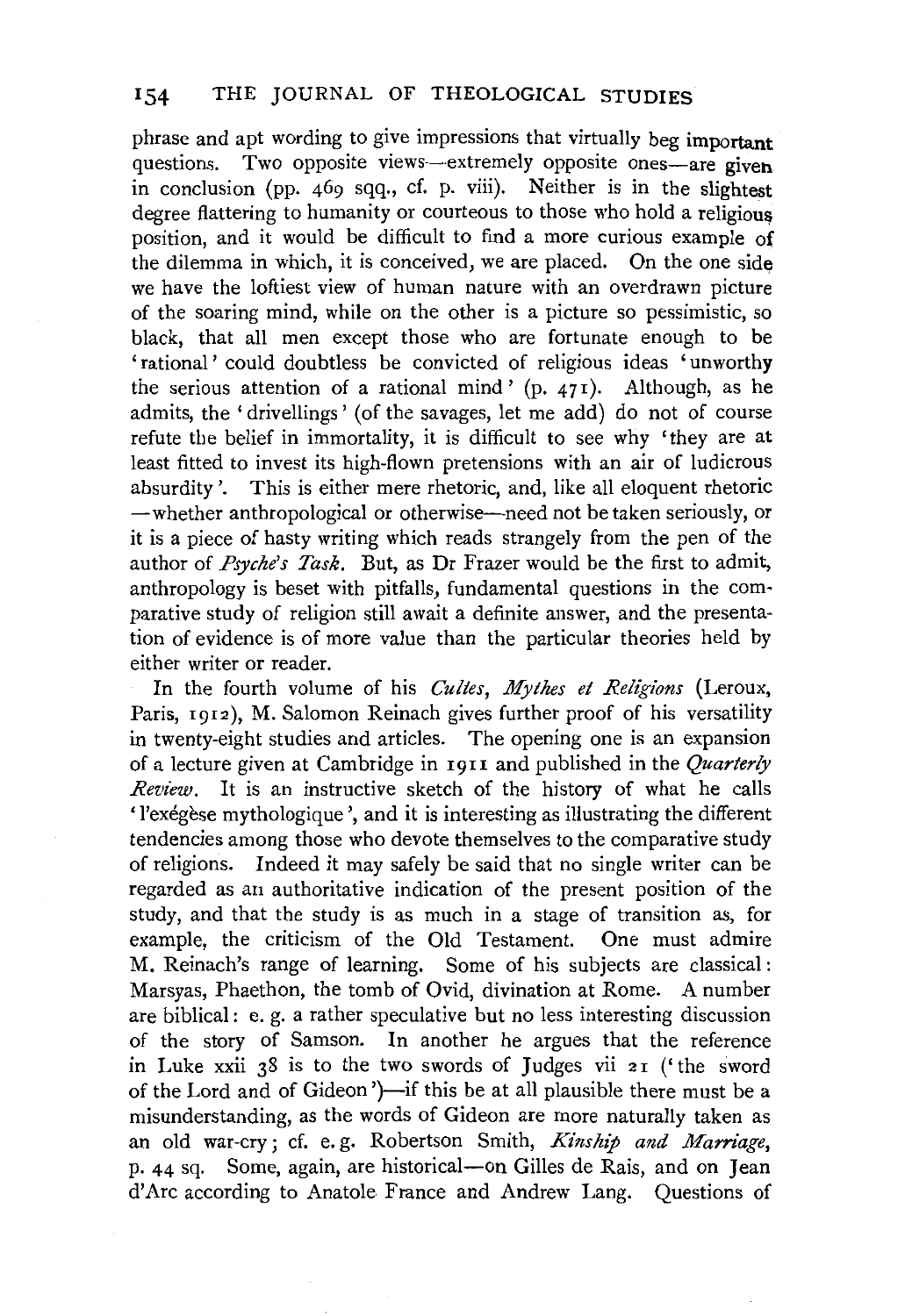more technical interest are handled in chapters on the influence of images on the formation of myths, on ritual laughter (a novel and curious investigation), and on the son-in-law and the mother-in-law. The title of the concluding chapter ' de Bello Orphico' will sufficiently explain itself to readers of his 'Orpheus'; M. Reinach is a keen controversialist and does his best to clear the issue. There are numerous illustrations and an index to this and the preceding volumes.

Prof. Frederic Bouvier, S.J ., in *Recherches de Science Religieuse* (Turpin, Paris, 1912-1913), undertakes two enquiries, 'Magie: à la Recherche d'une Definition' (1912, no. 5), and' Religion et Magie' (1913, no. 2). The two pamphlets are concise and critical discussions of the present position in the study of religions and help to clear the air and remove some of the obscurities that have grown up. If it is difficult to follow the writer throughout, it is none the less important to have his standpoint represented, since in the nature of the case the best standpoint will be one that at least does justice to its rivals. It is therefore timely to have this insistence upon the diversity of the phenomena that are now loosely collected under the term 'Magic'. There is that which the modern enquirer calls Magic, and there is that which was feared and abominated as magic by peoples all the world over ; and to confuse these is to render enquiry unnecessarily complicated. What Magic really means depends properly upon our conceptions of Religion and of Mind, and most modern enquiries run the risk of begging the very questions at issue. These two pamphlets are a useful reminder that the fundamentals of the study of religions are still uncertain and that the methodology of this field of research is still in the making.

The volume on *Comparative Religion* in the 'Cambridge Manuals' (Cambridge, 1913) has been entrusted to Principal Jevons of Durham, whose study on *The Idea* of *God in Early Religions* (1910) belongs to the same series and is now supplemented. The two books form a very sound and valuable introduction to the subject, treating clearly and carefully different aspects of it, and giving the reader an excellent survey of the more important subdivisions and lines of enquiry. As in his *Introduction to the Study of Comparative Religion* (1908) his point of view is explicitly Christian, and his books may be welcomed as a proof that the critical study of religions is not incompatible with Christianity. On the other hand, it is easy to feel that too great a distinction is drawn between this and earlier or other faiths, and that the arguments are influenced by particular conceptions of the evolution  $(1)$  of peoples and  $(z)$  of thought in general. Hence, now and then the book reads like a piece of apologetics, contrasting Christian ideals and aims with the stumbling practices outside Christianity. All three books can be thoroughly recommended to serious students.